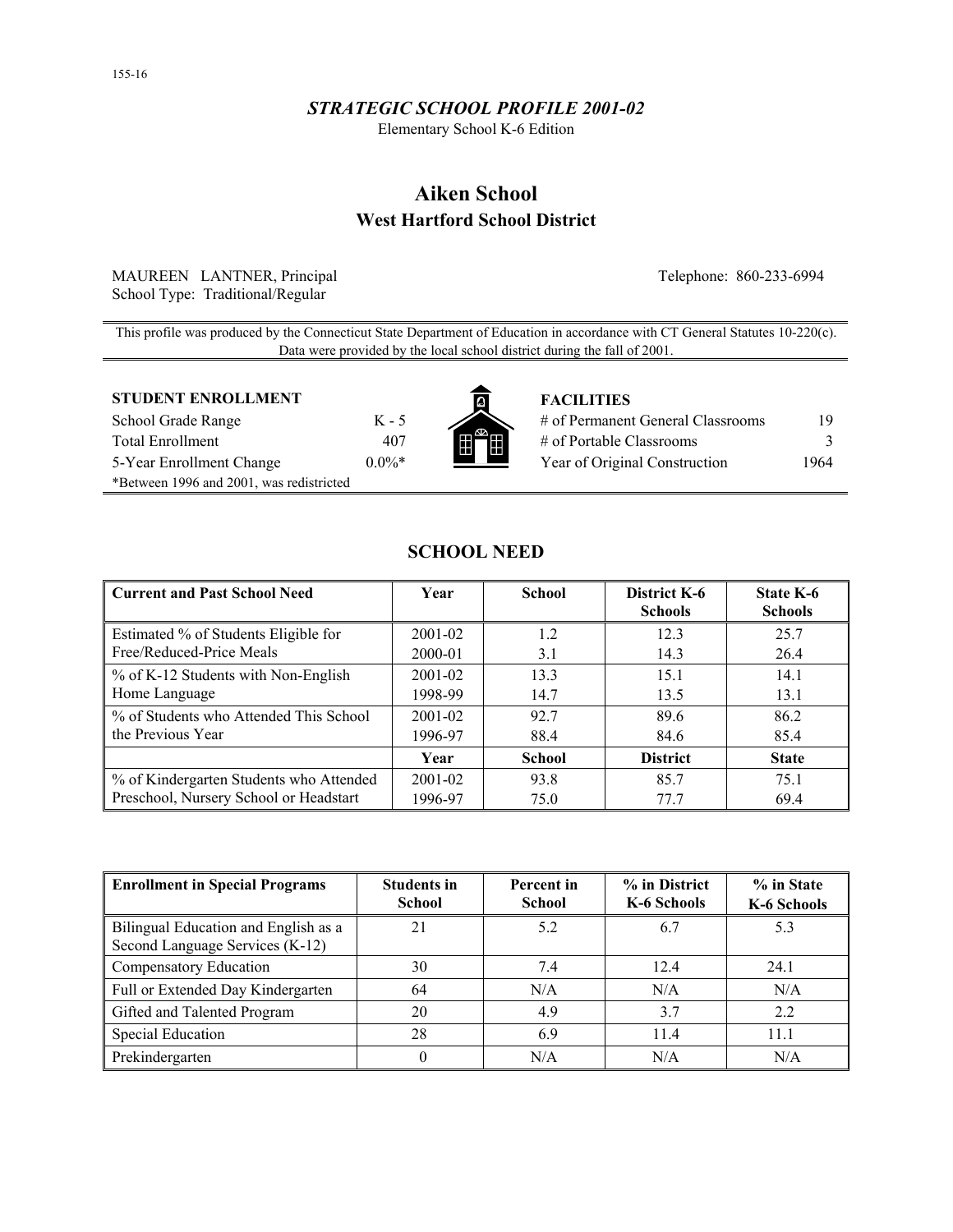| <b>Race/Ethnicity</b> | Number | Percent | $18.7\%$<br><b>Total Minority 2001-02</b> |
|-----------------------|--------|---------|-------------------------------------------|
| American Indian       |        | 0.7     | $19.2\%$<br><b>Total Minority 1996-97</b> |
| Asian American        | 32     | 7.9     |                                           |
| <b>Black</b>          | 24     | 5.9     |                                           |
| Hispanic              | 17     | 4.2     | 4天元                                       |
| White                 | 331    | 813     |                                           |

| <b>Total Minority 2001-02</b> | 18.7%    |
|-------------------------------|----------|
| <b>Total Minority 1996-97</b> | $19.2\%$ |



#### **EFFORTS TO REDUCE RACIAL, ETHNIC, AND ECONOMIC ISOLATION**

Connecticut law requires that school districts provide educational opportunities for their students to interact with students and teachers from diverse racial, ethnic, and economic backgrounds. This may occur through programs with other schools, distance learning, or other experiences. Below is the description submitted by this school of how it provides such experiences.

Throughout West Hartford, diversity is taught and celebrated through many different avenues. The Social Studies curriculum focuses on a study of ethnic and cultural differences and similarities. Kindergarten's focus on Mexico culminated this year in a fiesta of song and dance. First grade students appreciated their study of Kenya and demonstrated their learning through a Harambee Festival. Japan is studied in second grade. Students in this grade worked with a puppeteer to design Japanese puppets and present skits representative of their learning of different aspects of the culture. In third grade, students studied the West Indies and participated in art activities, reading, writing, and music of this culture. Their presentation to parents and students evidenced a deep understanding. Fourth graders at Aiken studied explorers while fifth graders studied the American Revolution. A culminating evening activity for fifth graders was FreedomQuest, a presentation of what students learned about the integration of cultures in America at its beginnings. Spanish was taught for the second year in both fourth and fifth grades. Spanish music was integrated into both winter and spring concerts.

This year, Aiken students participated in a fundraiser entitled, "Penny a Page". Students received pledges for reading as many pages as they could. On Dr. Seuss's birthday, students all over the school read throughout the day. Pages were tallied, money collected, and proceeds were donated to a school in Hartford to be used for the purchase of library books. Students and the principal from the school visited Aiken as a result of this connection.

Toys, hats, and gloves were collected and donated to CT Children's Medical Center for children who were in need. Can tabs were collected and donated to help the Ronald McDonald house. Additionally, a food drive was held and the food was donated to the FoodShare program of West Hartford. A used coat drive was held to benefit needy families in West Hartford during the holiday season. Lastly, our second grade students participated in a program called "Young Hearts". They held a toy and coat drive for the HANOC Center in West Hartford. All of these projects provided opportunities for teachers, parents, and students to have conversations regarding the importance of giving and caring for others who are less fortunate. Indeed, responsibility to the community through service is an integral component of Aiken's success.

Aiken's PTO was active in supporting a celebration of diversity. A cultural potluck dinner was held with many different cultures represented and spotlighted. Students throughout Aiken integrated the words respect, empathy, and responsibility into their actions. Students were given many daily examples of what these words mean as a way to reinforce their understanding. Efforts will continue to ensure students learn not only to accept differences, but to appreciate and celebrate differences inherent in us all.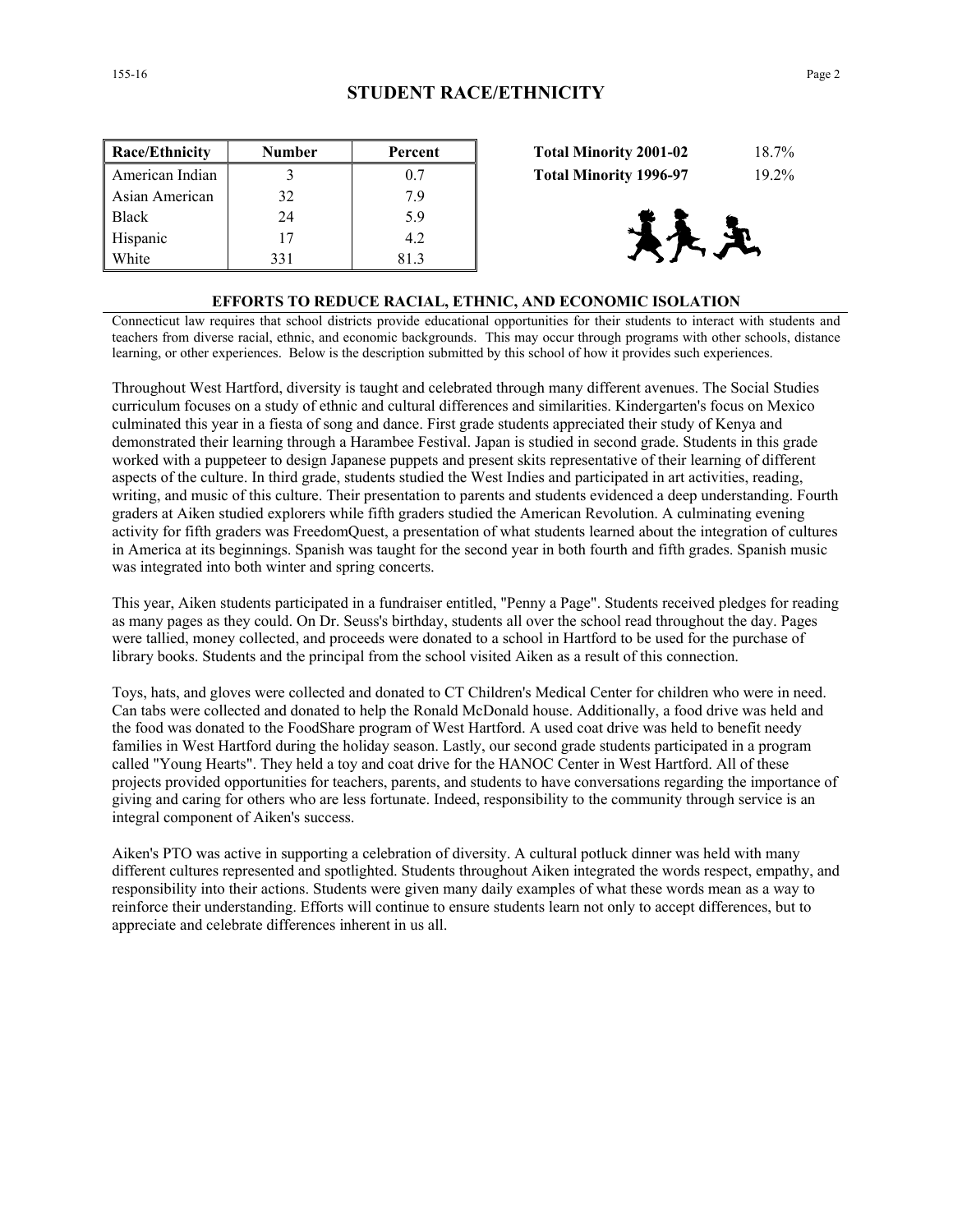## **SCHOOL RESOURCES**

| <b>Instructional Time*</b>          | School | District K-6 | <b>State K-6</b> |
|-------------------------------------|--------|--------------|------------------|
| Total Hours of Instruction Per Year | 984    | 984          | 982              |

\*State law requires at least 900 hours for grades 1 through 12 and full-day kindergarten, and 450 hours for half-day kindergarten.

| <b>TECHNOLOGY</b> | % of Classrooms, Libraries,<br>and Laboratories Wired for: | <b>School</b> | <b>District K-6</b> | <b>State K-6</b> |
|-------------------|------------------------------------------------------------|---------------|---------------------|------------------|
|                   | Video                                                      | 100.0         | 100.0               | 57.1             |
|                   | Voice                                                      | 100.0         | 100.0               | 62.2             |
|                   | Internet Access                                            | 100.0         | 100.0               | 88.4             |
|                   | Multi-Room Network (LAN)                                   | 100.0         | 100.0               | 55.8             |

| Computers                                       | <b>School</b> | Dist K-6 | <b>State K-6</b> | This school                   |
|-------------------------------------------------|---------------|----------|------------------|-------------------------------|
| # of Students Per Academic Computer             | 6.8           | 4.6      | 4.8              | does not have a               |
| % of Computers that are High or Moderate Power  | 100.0         | 99.8     | 91.6             | functional<br>satellite link. |
| % of Computers with Internet Access, All Speeds | 100.0         | 84.5     | 77.1             |                               |
| % of Computers with High Speed Internet Access  | 100.0         | 80.4     | 71.2             |                               |
| % of Internet Computers with Filtering Software | 100.0         | 98.7     | 80.1             |                               |

## **LIBRARY MATERIALS**

Free on-line access to periodicals, newspapers, and other resources is available to all Connecticut schools through the Connecticut Digital Library.

| <b>Print and Non-Print Materials</b>                    | <b>School</b> | Dist K-6 | State K-6 |
|---------------------------------------------------------|---------------|----------|-----------|
| # of Print Volumes Per Student*                         | 27.0          | 29.8     | 22.9      |
| % of Print Volumes Purchased in<br>the Last Three Years | 13.6          | 151      | 172       |
| # of Print Periodical Subscriptions                     | 12            | 23.6     | 18.2      |
| $\#$ of Non-Print Materials                             | 275           | 193.6    | 4063      |

\*Because a certain number of volumes are needed for a library of adequate breadth and depth, a small school may need a higher number of volumes per student.

## **STAFFING RESOURCES**



|         | <b>Average Class Size</b> | <b>School</b> | <b>District</b> | <b>State</b> |
|---------|---------------------------|---------------|-----------------|--------------|
| Grade K | 2001-02                   | 21.3          | 20.3            | 18.3         |
|         | 1996-97                   | 22.0          | 20.2            | 19.2         |
| Grade 2 | 2001-02                   | 18.0          | 19.6            | 19.6         |
|         | 1996-97                   | 23.0          | 18.4            | 20.5         |
| Grade 5 | 2001-02                   | 22.7          | 21.4            | 21.5         |
|         | 1996-97                   | 23.0          | 21.5            | 21.7         |

| <b>RESOURCES</b>       |               | <b>School Staff Count</b><br><b>Full-Time Equivalent</b> | 2001-02      | 2000-01 |                                  |      |      |
|------------------------|---------------|----------------------------------------------------------|--------------|---------|----------------------------------|------|------|
| $#$ of Certified Staff |               |                                                          |              |         |                                  |      |      |
| ass Size               | <b>School</b> | <b>District</b>                                          | <b>State</b> |         | Teachers                         | 26.8 | 32.5 |
| 2001-02                | 21.3          | 20.3                                                     | 18.3         |         | Administrators                   | 1.0  | 1.0  |
| 1996-97                | 22.0          | 20.2                                                     | 19.2         |         | Library/Media Staff              | 1.0  | 1.0  |
| 2001-02                | 18.0          | 19.6                                                     | 19.6         |         | Counselors, Social Workers,      | 0.6  | 0.6  |
| 1996-97                | 23.0          | 18.4                                                     | 20.5         |         | and School Psychologists         |      |      |
| 2001-02                | 22.7          | 21.4                                                     | 21.5         |         | <b>Other Professionals</b>       | 1.8  | 1.0  |
| 1996-97                | 23.0          | 21.5                                                     | 21.7         |         | # of Non-Certified Instructional | 3.5  | 3.0  |

| <b>Professional Staff Race/Ethnicity</b>                 | 2001-02       | 2000-01      | 1996-97   |
|----------------------------------------------------------|---------------|--------------|-----------|
| % Minority                                               | 2.6           | 26           | 0.0       |
| <b>Professional Staff Experience and Training</b>        | <b>School</b> | District K-6 | State K-6 |
| Average Number of Years Experience in Connecticut        | 9.4           | 10.8         | 13.0      |
| % with Master's Degree or Above                          | 60.5          | 75.8         | 77 9      |
| % Trained as Mentors, Assessors, or Cooperating Teachers | 23.7          | 29.1         | 24.8      |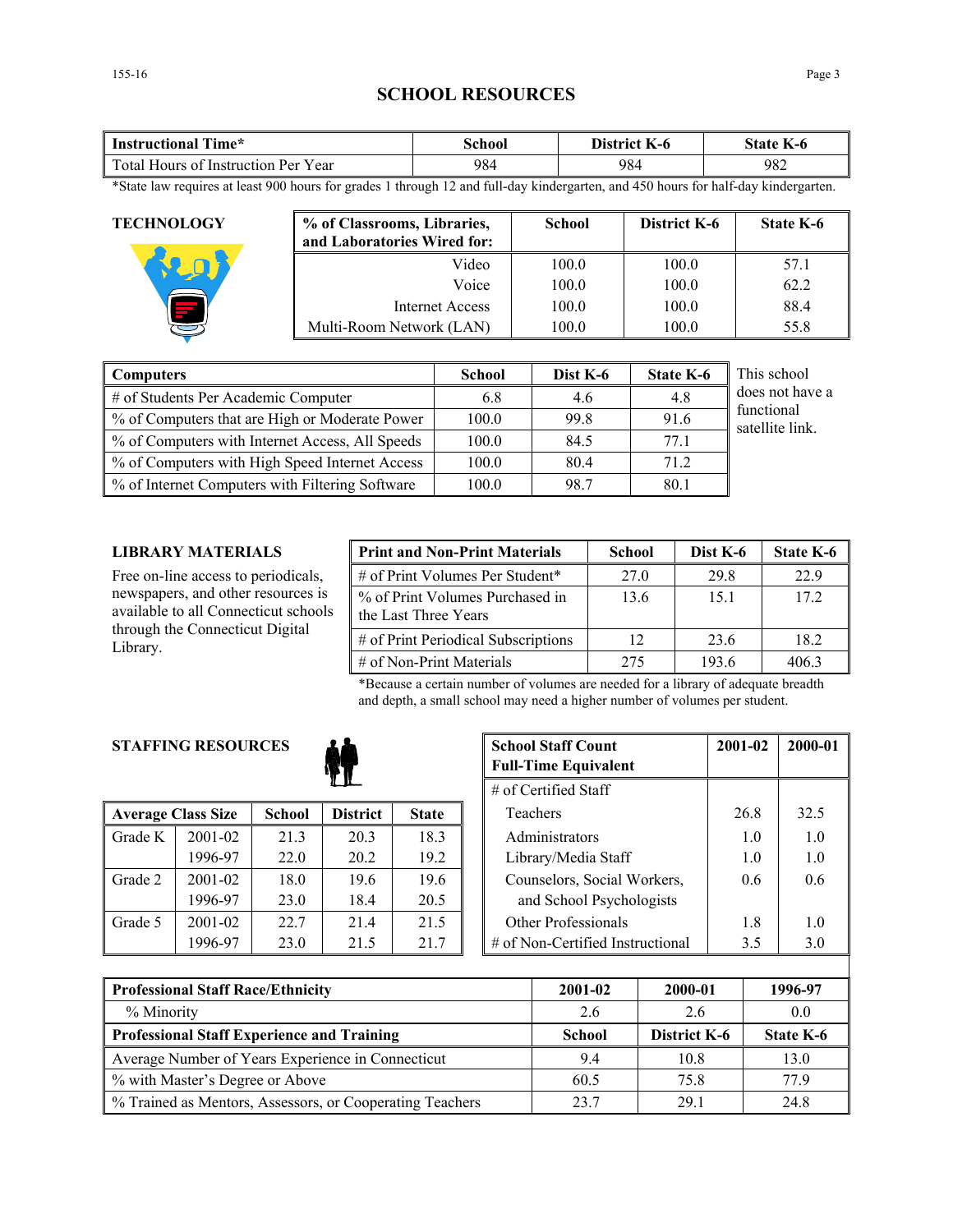| <b>Selected Subject Areas, Grade 5</b> | <b>Estimated Hours of Instruction Per Year</b> | Computer/       |              |                                       |
|----------------------------------------|------------------------------------------------|-----------------|--------------|---------------------------------------|
|                                        | School                                         | <b>District</b> | <b>State</b> | <b>Technology</b><br><b>Supported</b> |
| Art                                    | 36                                             | 36              | 30           | No                                    |
| Computer Education                     | $\theta$                                       |                 | 18           | N/A                                   |
| English Language Arts*                 | 426                                            | 415             | 426          | Yes                                   |
| Family and Consumer Science            | $\theta$                                       | $\theta$        |              | N/A                                   |
| Health                                 | 31                                             | 30              | 26           | N <sub>0</sub>                        |
| Library Media Skills                   | 18                                             | 18              | 19           | Yes                                   |
| Mathematics*                           | 202                                            | 201             | 186          | Yes                                   |
| Music                                  | 36                                             | 38              | 32           | Yes                                   |
| Physical Education                     | 54                                             | 54              | 40           | N <sub>0</sub>                        |
| Science*                               | 75                                             | 79              | 97           | Yes                                   |
| Social Studies*                        | 70                                             | 73              | 97           | N <sub>0</sub>                        |
| <b>Technology Education</b>            | $\theta$                                       | $\Omega$        |              | N/A                                   |
| World Languages                        | 36                                             | 41              | 11           | N <sub>0</sub>                        |

## **SCHOOL PROCESSES**

\*Interdisciplinary Approach

## **World Language**

Formal instruction (at least 1 hour per week) in a world language starts in grade 4 in this school. In Connecticut, 14.0% of K-6 schools have started world language instruction at this grade or earlier.

| Types of Supplemental Instructional Services<br>Provided to Students Lacking Basic Skills | Available in<br><b>Mathematics</b> | Available in<br><b>Language Arts</b> |
|-------------------------------------------------------------------------------------------|------------------------------------|--------------------------------------|
| Pull-Out Remedial Instruction                                                             | No                                 | Yes                                  |
| In-Class Tutorial                                                                         | N <sub>0</sub>                     | N <sub>0</sub>                       |
| After School Program                                                                      | Yes                                | Yes                                  |
| Summer School (2001)                                                                      | Yes                                | Yes                                  |
| <b>Other</b>                                                                              | No                                 | No                                   |



## **Interactive Distance Learning**

This school does not utilize interactive distance learning. Interactive distance learning ranges from on-line courses with student-instructor interaction via the internet to live classroom interaction through two-way audio and video transmissions.

| <b>Student and Teacher Statistics</b>                                                    | <b>School</b> | District K-6 | State K-6 |
|------------------------------------------------------------------------------------------|---------------|--------------|-----------|
| ■ % of Students Retained in Grade after 2000-01 School Year                              | 0.5           | 0.7          | 2.2       |
| Teacher Attendance, 2000-01: Average # of Days Absent Due<br>to Illness or Personal Time | 5.8           | 5.8          |           |
| ∥ % Certified Staff Assigned to Same School the Previous Year*                           | 63.2          | 604          | 83.0      |

\*In 2001, was redistricted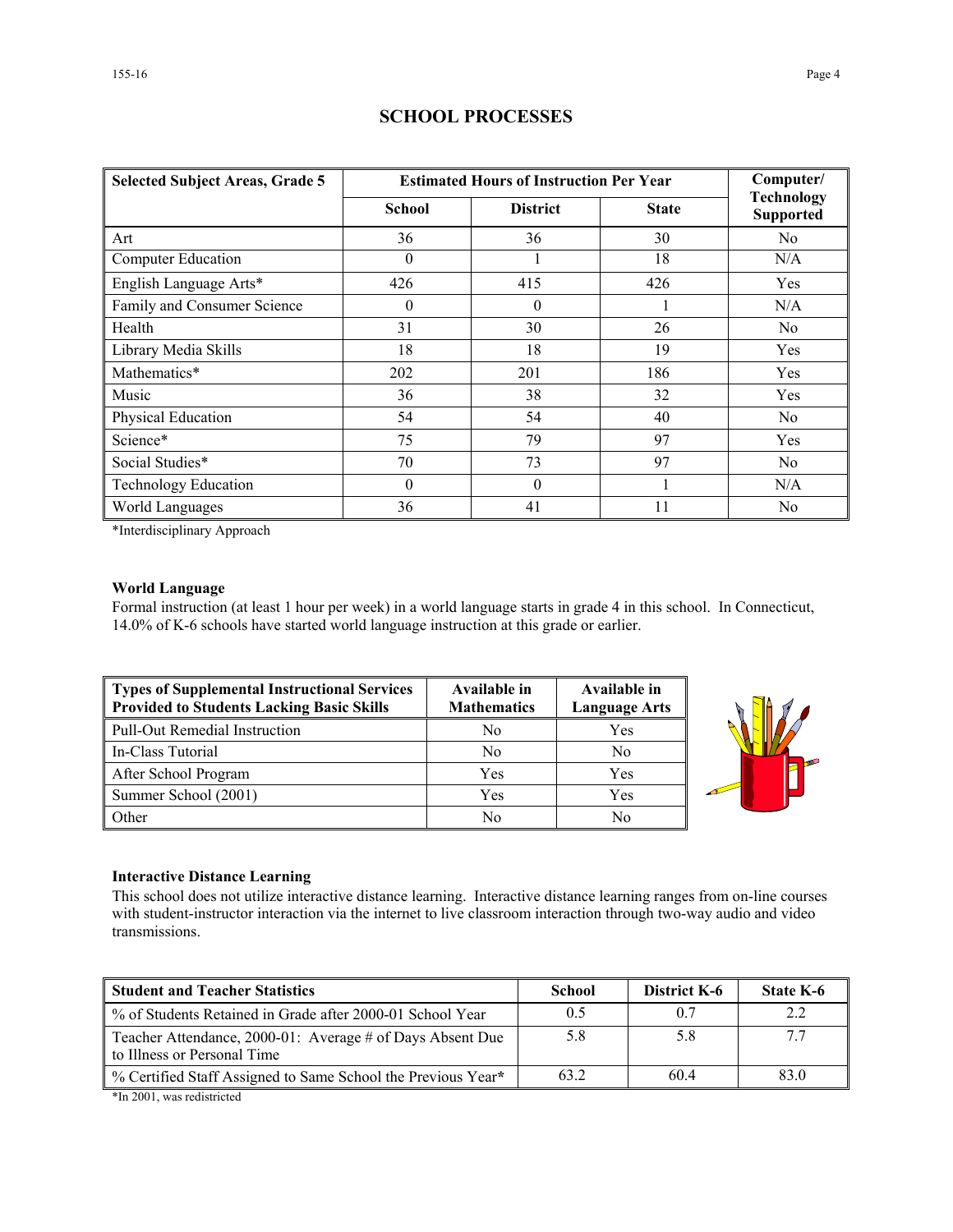## **STUDENT PERFORMANCE**

**Connecticut Mastery Test, Third Generation, % Meeting State Goal:** The state goal was established with the advice and assistance of a cross section of Connecticut educators. Students scoring at or above the goal are capable of successfully performing appropriate tasks with minimal teacher assistance.

| <b>Connecticut Mastery Test, 3rd Gen.</b> | <b>School</b> | <b>School</b> | <b>District</b> | <b>State</b><br>2001-02 |  |
|-------------------------------------------|---------------|---------------|-----------------|-------------------------|--|
| % Meeting State Goal                      | 2000-01       | 2001-02       | 2001-02         |                         |  |
| Reading<br>Grade 4                        | 86            | 85            | 74              | 57.9                    |  |
| Writing                                   | 86            | 88            | 77              | 61.2                    |  |
| <b>Mathematics</b>                        | 91            | 85            | 81              | 61.0                    |  |
| All Three Tests                           | 76.6          | 75.6          | 63.3            | 42.8                    |  |
| Grade 6<br>Reading                        | N/A           | N/A           | N/A             | N/A                     |  |
| Writing                                   | N/A           | N/A           | N/A             | N/A                     |  |
| Mathematics                               | N/A           | N/A           | N/A             | N/A                     |  |
| All Three Tests                           | N/A           | N/A           | N/A             | N/A                     |  |
| Participation Rate                        | 100.0         | 98.8          | 95.5            | 95.0                    |  |



In the table above, the percentage of students meeting the state goal is the percentage of those students who had a valid test score. The results reflect the performance of students who were enrolled in the school at the time of testing, regardless of the length of time they were enrolled in the school.

| <b>Physical Fitness</b><br>% Passing All 4 Tests |         | <b>School</b> | <b>District</b> | <b>State</b> |
|--------------------------------------------------|---------|---------------|-----------------|--------------|
| đ.                                               | Grade 4 | 54.3          | 40.1            | 32.1         |
|                                                  | Grade 6 | N/A           | N/A             | N/A          |

| ness<br>ll 4 Tests | School | <b>District</b> | <b>State</b> | <b>Student Attendance</b> | School | <b>District</b><br>K-6 | <b>State</b><br>K-6 |
|--------------------|--------|-----------------|--------------|---------------------------|--------|------------------------|---------------------|
| Grade 4            | 54.3   | 40.1            | 32.1         | $\%$ on October 1, 2001   | 973    | 96.8                   | 95.9                |